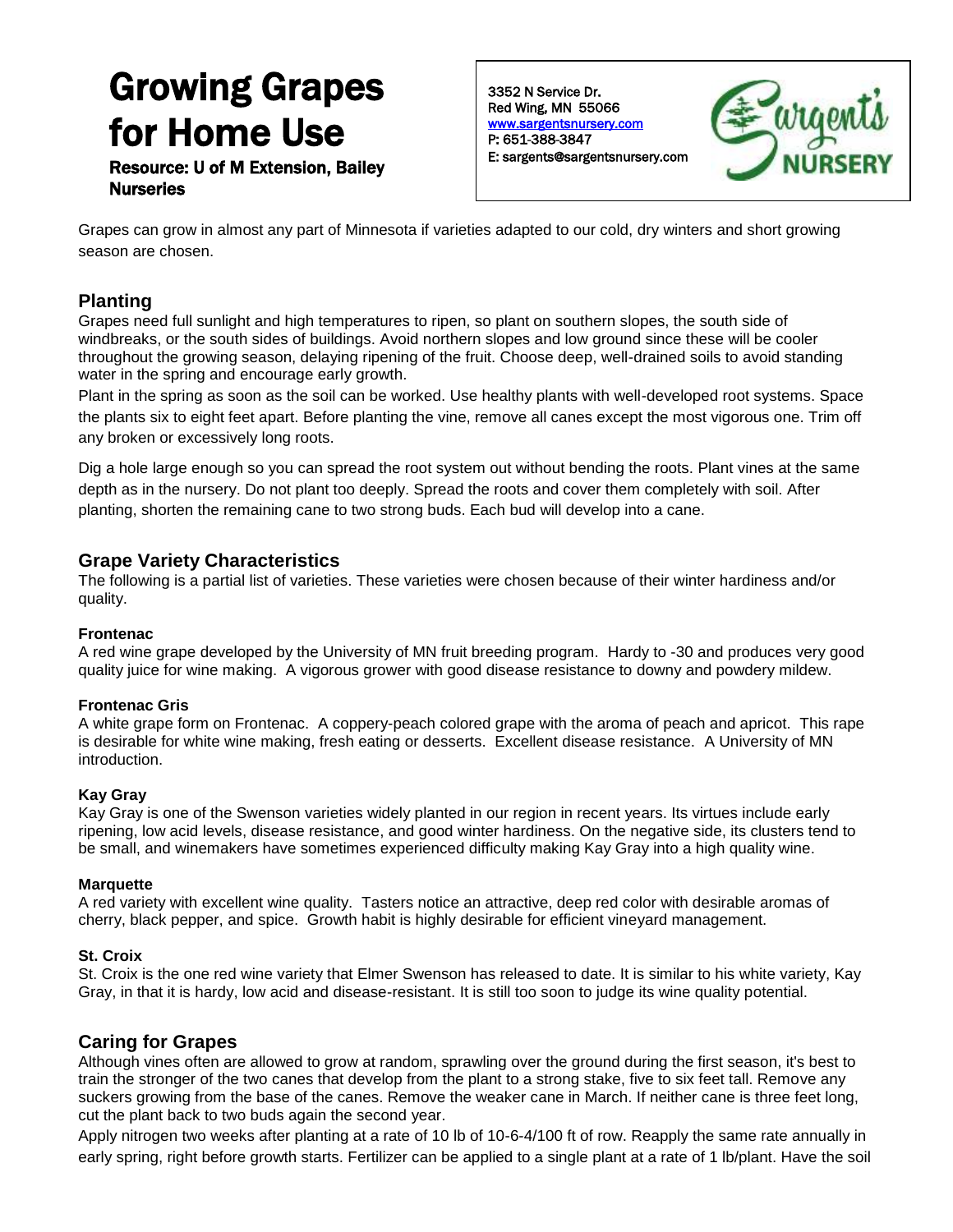tested every three to five years. Do not apply fertilizers containing herbicides (such as some lawn fertilizers) in or near the grapes. Four to six inches of mulch may be applied to help control weeds and conserve soil moistures.

## **Pruning and Training Hardy Varieties**

Although there are several systems for training grapes, the four-arm Kniffen system (Figure 1) is the most simple for varieties that do not require winter protection. In this system, two horizontal wires are stretched between posts to support the vine. The bottom wire is 36 inches and the top wire is 60 inches above the ground. The young vine is tied to a stake and, as it grows, to the two wires. This ensures a straight trunk for the mature vine.

Begin training after the vine reaches the first wire. Remove all shoots between the wires and cut back shoots along the lower wire to two buds (Figure 1B).

The mature vine has four to six canes (each with five to twelve buds) and four to six renewal spurs (each with two buds).

When pruning, keep in mind that fruit is produced on the current season's growth, that in turn grows from last season's wood. Heavy pruning provides the best fruit. Light pruning result in large yields of poor-quality fruit; very heavy pruning produces too much vegetative growth and very little or no fruit. Table, juice, and jelly varieties can have 40 to 60 buds per vine, but wine varieties should have only 20 to 30 buds per vine after pruning.

Figure 1. The four-arm Kniffen system. A. The vine is tied first to a stake and later, as it grows, to the wires. B. Branches should be removed (a) or cut back to two buds (b) along the lower wire. C. A mature vine before pruning. D. The same mature vine after pruning. Sp = renewal spur;  $c =$  one year old fruiting cane. Fruit clusters will form on shoots emerging from buds on these canes.

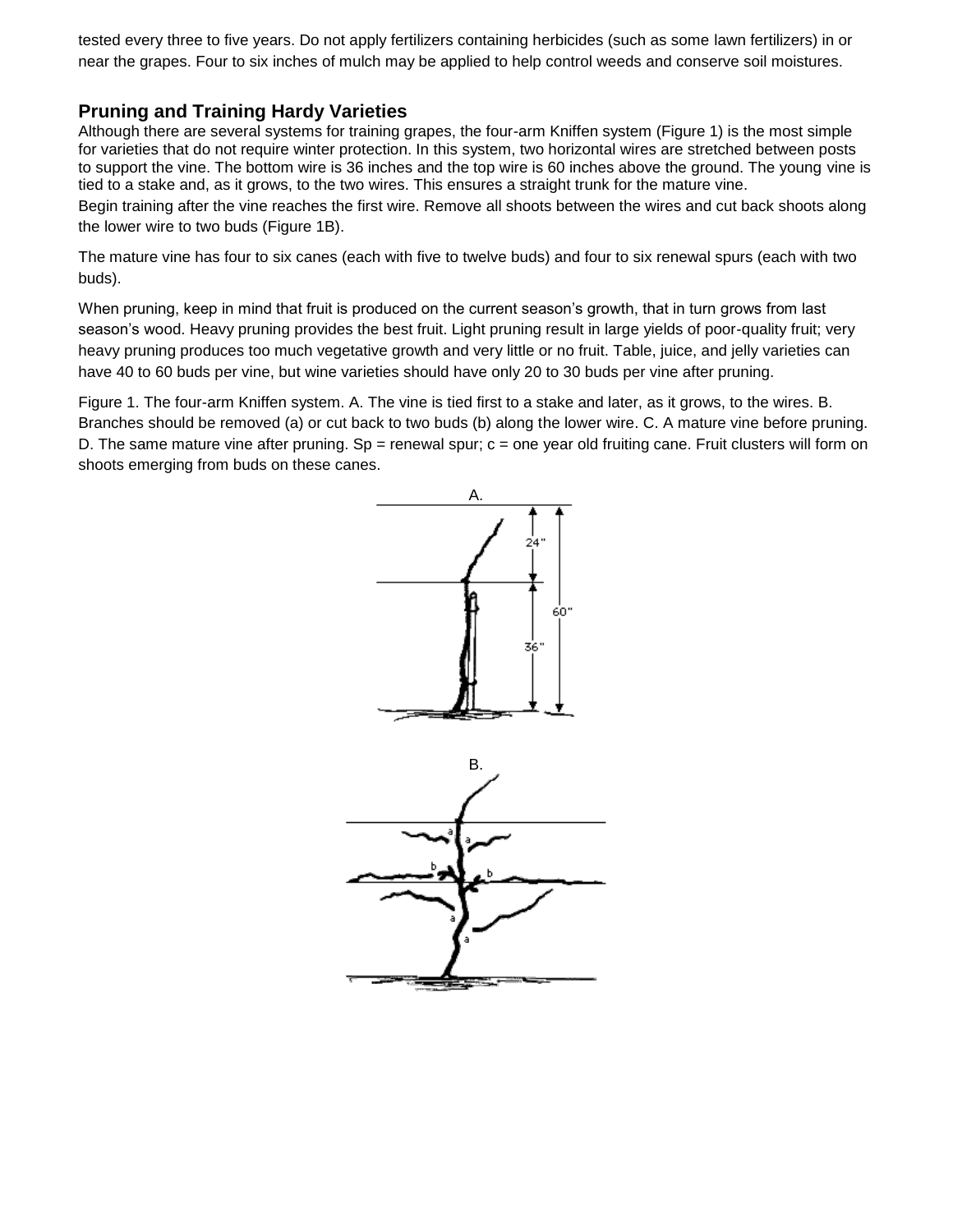

#### **Pruning and Training Tender Varieties**

In varieties that require winter protection, prune the vine to a single horizontal trunk that can be removed from the trellis (Figure 2).



Figure 2. Training system for tender varieties.

To over-winter the plant, bend the trunk down and cover it with six to eight inches of soil or mulch. Uncover approximately mid-April, or as soon as frost is out of the ground. Then lift the vine and tie it in place on the trellis. As shoots grow from the trunk, tie them in an upright position to the upper wires. In the fall, when these shoots have matured into canes, cut them back to short spurs containing one or two buds each.

You can increase the trunk's length by bending down the cane farthest from the base of the plant. In this manner, one to two feet of new trunk is added each year until the trunk reaches the desired length of six to seven feet.